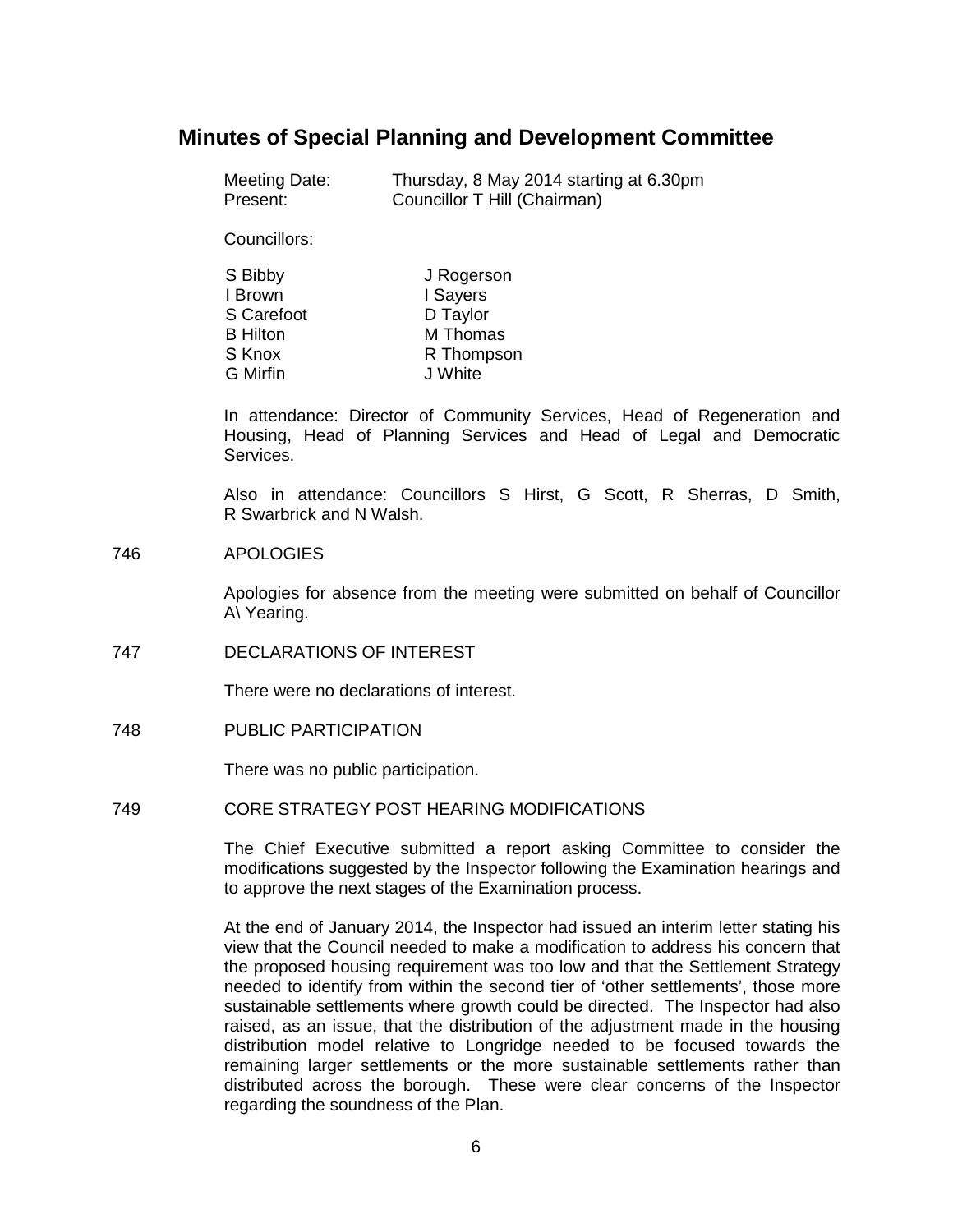A key change was the need to work to the higher housing requirement of 280 dwellings per year which was based upon the existing evidence base provided by the previous housing requirement review considered by Members. The Inspector had concluded that housing and economic growth should dovetail and for this to genuinely occur from the housing updates objectives assessment, an annual average of 280 dwellings per annum was necessary. It was therefore proposed that the Plan be modified to reflect this.

The discussion paper set out the analysis and conclusions in relation to the refinement of the Settlement Strategy; this resulted in 9 settlements being identified as more sustainable in development terms and a proposed split between the 9 as tier 1 villages and the remaining 23 defined settlements being tier 2. The Longridge adjustment was subsequently distributed to the tier 1 villages to address the Inspector's comments. This approach had also been the subject of sustainability appraisal.

Resulting modifications included changes arising during the hearings or those proposed following submission of the Core Strategy. These had been consolidated into a table for Committee's information. This would draw together all the changes to be considered by the Inspector and would be submitted to him as part of the Examination. The schedule would also need to be published for six weeks' consultation.

A number of minor modifications were yet to be finalised and were awaiting input from others. These were matters of clarification that would not be expected to change policy principles and as such could be dealt with under delegation.

It was programmed to commence consultation week commencing 19 May and closing on Monday, 30 June 2014. The Inspector had indicated that he wants all responses to be passed to him for his consideration and it is not anticipated that the Council will proposed further modifications in response. Whilst the Inspector, in closing the hearings, stated that he expected to deal with any outstanding matters by way of the written procedures, depending on the nature of the consultation response, further hearing days could be scheduled if he felt it was necessary.

On completion of the consultation and submission of responses to the Inspector, if there are no further sitting days required, the Inspector will produce his report to the Council and if the Plan is held to be sound subject to the modifications, the Council would move to the adoption stage.

Members asked questions and highlighted various issues within the proposed modifications and suggested some minor additions/amendments.

## RESOLVED: That Committee

1. confirm the housing requirement to be set at 280 dwellings per annum and that the settlement hierarchy be modified in accord with the proposals set out in Appendix 2 to the report and that the proposed change to the distribution of the Longridge adjustment to the tier 1 villages be agreed;